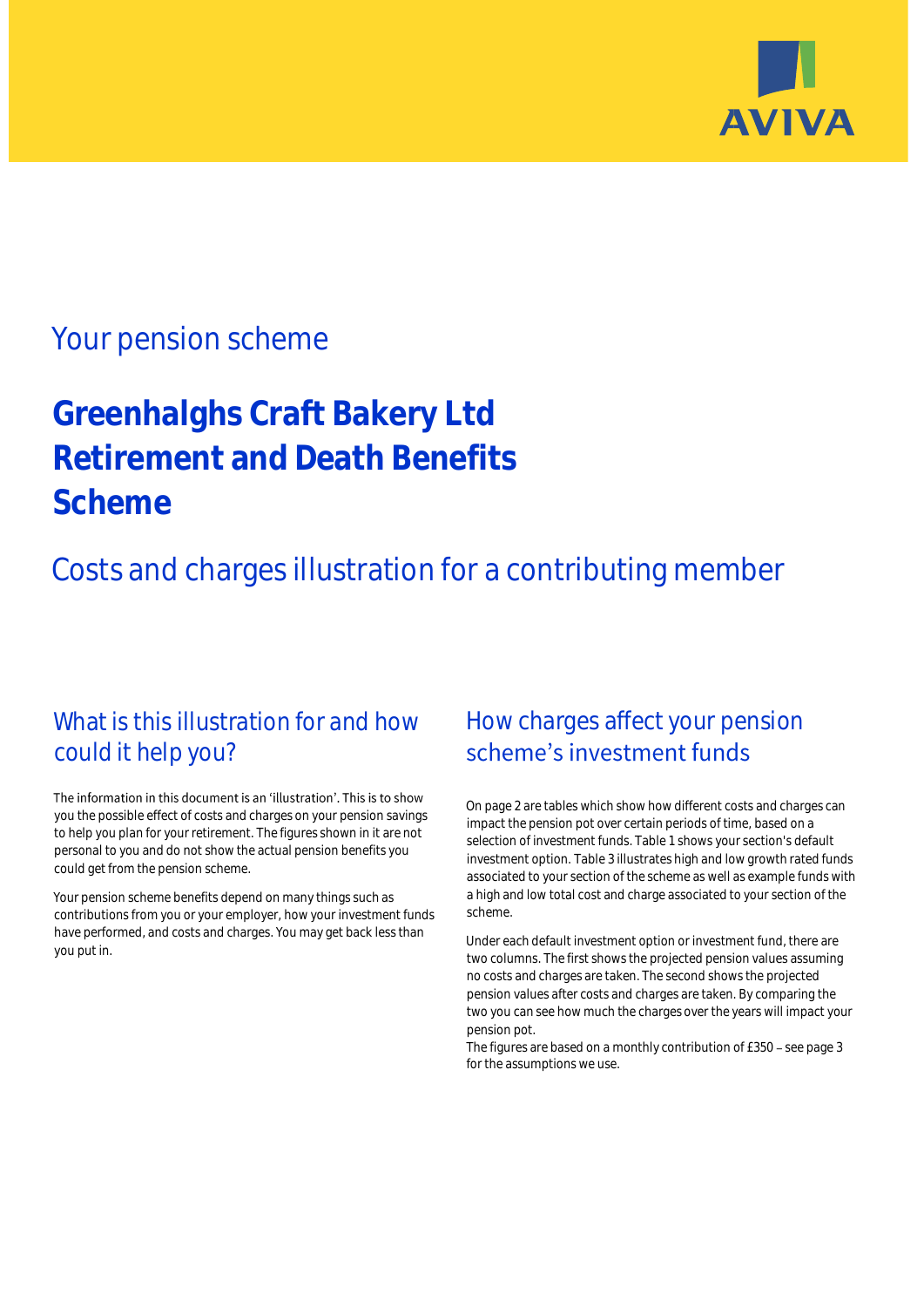**Table 1**

| Illustration of effect of costs and charges on the Default Investment Option in |
|---------------------------------------------------------------------------------|
| <b>Greenhalghs Craft Bakery Ltd Retirement and Death Benefits Scheme</b>        |

|                | <b>My Future</b>                                                          |                                    |  |  |  |  |  |
|----------------|---------------------------------------------------------------------------|------------------------------------|--|--|--|--|--|
|                | Assumed growth rate 3.2% (p.a.)<br>Assumed costs and charges 0.61% (p.a.) |                                    |  |  |  |  |  |
|                |                                                                           |                                    |  |  |  |  |  |
| At end of year | Projected value assuming no                                               | <b>Projected value after costs</b> |  |  |  |  |  |
|                | costs and charges are taken                                               | and charges are taken              |  |  |  |  |  |
| $\mathbf{1}$   | £4,180                                                                    | £4,160                             |  |  |  |  |  |
| $\overline{2}$ | £8,400                                                                    | £8,340                             |  |  |  |  |  |
| 3              | £12,700                                                                   | £12,500                            |  |  |  |  |  |
| 4              | £17,000                                                                   | £16,800                            |  |  |  |  |  |
| 5              | £21,300                                                                   | £21,000                            |  |  |  |  |  |
| 10             | £43,800                                                                   | £42,400                            |  |  |  |  |  |
| 15             | £67,600                                                                   | £64,400                            |  |  |  |  |  |
| 20             | £92,600                                                                   | £86,800                            |  |  |  |  |  |
| 25             | £119,000                                                                  | £110,000                           |  |  |  |  |  |
| 30             | £147,000                                                                  | £133,000                           |  |  |  |  |  |
| 35             | £176,000                                                                  | £157,000                           |  |  |  |  |  |
| 40             | £205,000<br>£180,000                                                      |                                    |  |  |  |  |  |
| 45             | £231,000<br>£199,000                                                      |                                    |  |  |  |  |  |
| 50             | £253,000                                                                  | £215,000                           |  |  |  |  |  |

### **Table 2**

| List of Funds included in the Default Investment Option |                       |                    |  |  |  |  |  |
|---------------------------------------------------------|-----------------------|--------------------|--|--|--|--|--|
| <b>Fund name</b>                                        | <b>Total Cost and</b> | <b>Growth Rate</b> |  |  |  |  |  |
|                                                         | Charge (p.a.)         | (p.a.)             |  |  |  |  |  |
| Av My Future Consolidation-FPMFCONP                     | 0.58%                 | 2.40%              |  |  |  |  |  |
| Av My Future Growth-FPMFGROP                            | 0.64%                 | 3.60%              |  |  |  |  |  |
|                                                         |                       |                    |  |  |  |  |  |
|                                                         |                       |                    |  |  |  |  |  |
|                                                         |                       |                    |  |  |  |  |  |
|                                                         |                       |                    |  |  |  |  |  |
|                                                         |                       |                    |  |  |  |  |  |
|                                                         |                       |                    |  |  |  |  |  |
|                                                         |                       |                    |  |  |  |  |  |
|                                                         |                       |                    |  |  |  |  |  |

**Aviva Life & Pensions UK Limited.**

Registered in England No. 3253947. Registered office: Aviva, Wellington Row, York, YO90 1WR. Authorised by the Prudential Regulation Authority and regulated by the Financial Conduct Authority and the Prudential Regulation Authority. Firm Reference Number 185896. **aviva.co.uk** TEMP GFI NG071309 09/2018